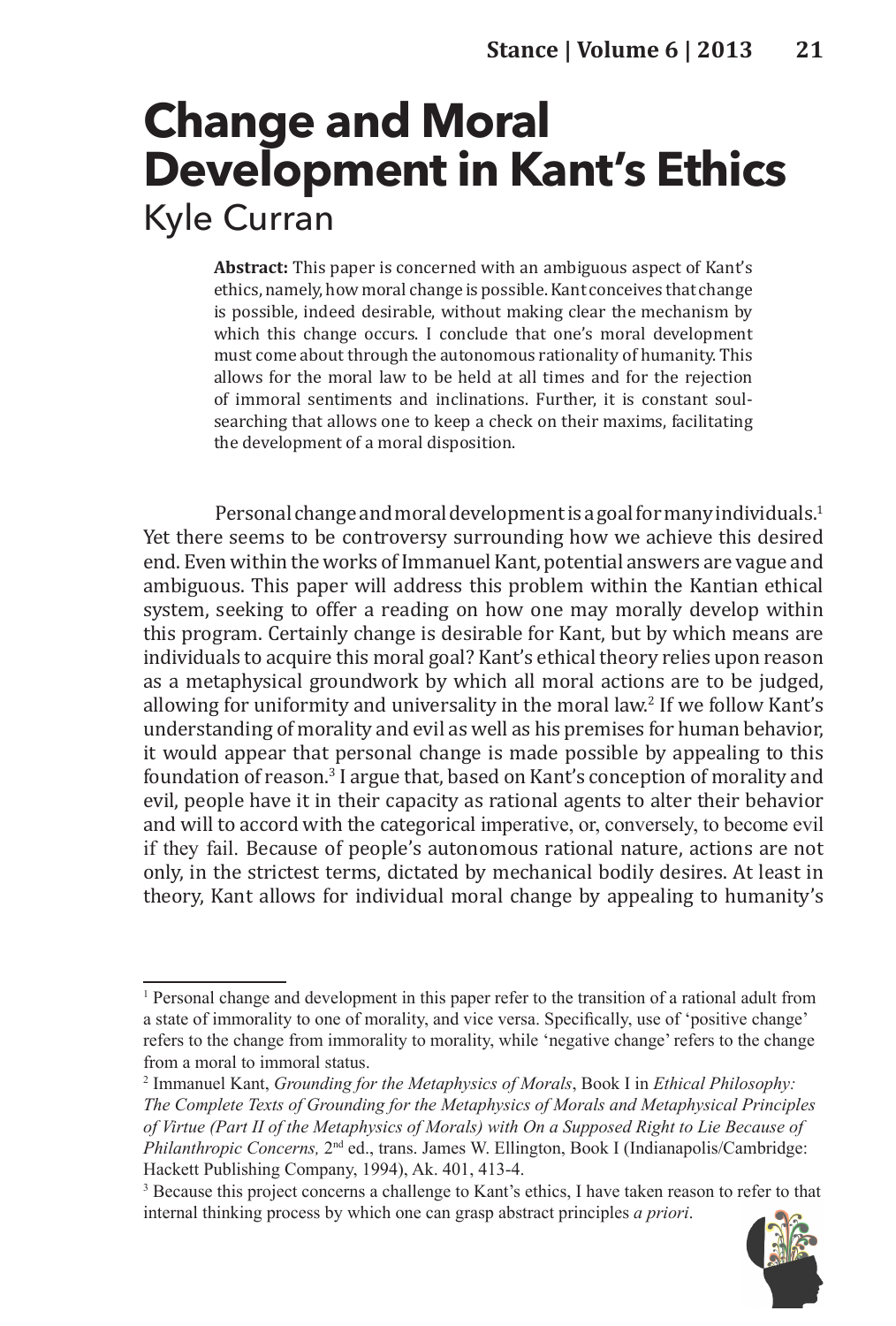possession of autonomous rationality, or in the case of negative change by admitting bodily desires into our maxim, "the subjective principle of volition."<sup>4</sup>

The controversy is not so much that people can change, but rather how, and what this mechanism by which we change is. Kant states:

> a change of mentality is an exit from evil and an entry into the good, the putting off of the old human being and the putting on of the new one . . . this change as an intellectual determination, however, does not contain two moral acts separated by an intermediate time, but is only a single act, because the abandonment of evil is possible only through the good attitude that brings about the entry into the good, and vice versa. $5$

This passage is explicit: change is possible. In fact, Kant seems to imply that we ought to morally change, and yet he leaves ambiguity regarding which process one must use to achieve this moral development. I intend to interpret this Kantian conception of moral development and demonstrate the means by which this desired change may be achieved—means intimately connected to his conception of autonomous rationality.

By arguing this stance, I aim to contribute a number of ideas to a wider Kantian program: that failure in duties, whether in implementation or recognition, does not imply that one does not have moral capacity; that hope remains, insofar as people are rational agents, to change for the better; that morality, as an intrinsically individual exercise, relies significantly upon that old adage 'know thyself'; that despite one's personality and inclinations, morality is always in our capacity; and finally, that, despite uncertainties one may have over one's maxims, these same uncertainties are a strength in that such reservations add to a constant soul-searching and pondering of the moral laws. Neglecting to ponder one's moral choices results in either an unwarranted arrogance in our moral capacities or a disregarding of the moral laws entirely.

In the end, I believe the idea of change is fundamental to ethics as a whole, for it shapes our perceptions on whether we can be moral at all. Such an idea is foundational to theories of how people ought to act. If people ought to act in certain ways, change must lie at the core, for if people could not change to meet this "ought" then ethical theories would cease to have any true relevance to human behavior. Change as a concept deserves exploration as a crucial aspect of ethics. By explicating what I take to be Kant's mechanism for moral change, I intend to demonstrate how moral change is possible, both in Kant's ethics and in general.

I have already alluded to the double-sided nature of moral change. It is entirely possible that a morally corrupt person may become morally in line with the categorical imperative, "an action . . . objectively necessary in itself,

<sup>&</sup>lt;sup>4</sup> Kant, *Grounding*, 13, note 13.<br><sup>5</sup> Immanuel Kant, *Religion withi* 

<sup>&</sup>lt;sup>5</sup> Immanuel Kant, *Religion within the Bounds of Bare Reason*, trans. Werner S. Pluhar (Indianapolis/Cambridge: Hackett Publishing Company, 2009), Ak. 74.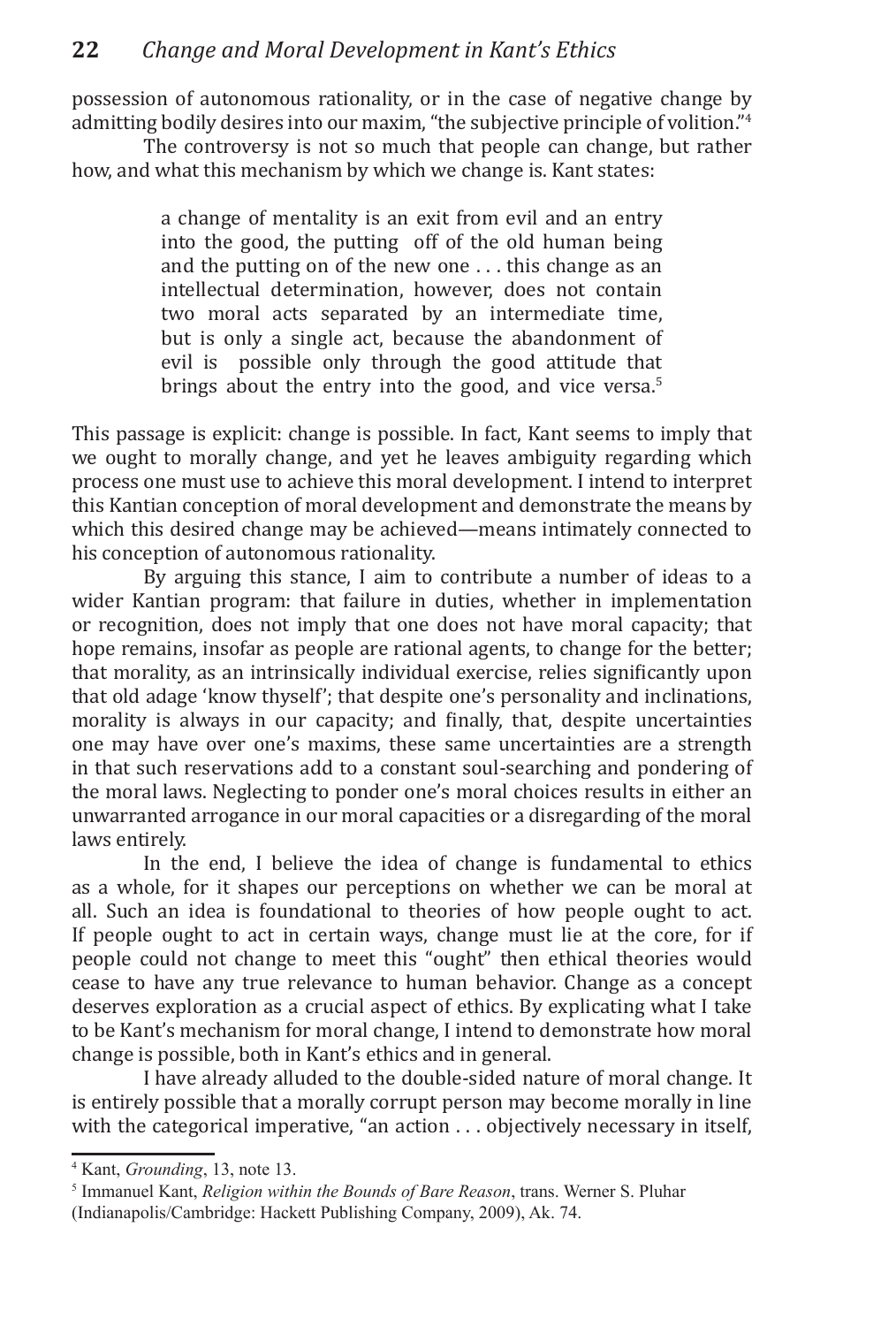without reference to another end," just as a morally righteous person may become corrupted and 'evil' in a Kantian understanding.7 Both are in line with Kant's program. It is worth noting that the type of moral change I refer to is not directed toward one end alone. Further, it is pertinent to note that reaching a perfect Kantian ideal does not make one impervious to corruption.

In order to establish this capacity to change, I refer to Kant's *Grounding for the Metaphysics of Morals* and "Duties to Oneself" to demonstrate Kant's description of an individual moral agent's rational autonomy. Kant argues in the *Grounding* that "reason must regard itself as the author of its principles independent of foreign influences . . . this is to say that the will of a rational being can be a will of its own only under the idea of freedom, and that such a will must therefore . . . be attributed to all rational beings."6 Furthermore, although people have a bodily nature, it is through rationality that people are free, "for independence from the determining causes of the world of sense (an independence which reason must always attribute to itself) is freedom. The idea of freedom is inseparably connected with the concept of autonomy, and this in turn with the universal principle of morality, which ideally is the ground of all actions of rational beings."7 The result is that through rationality people are able to free themselves from the senses. Without rationality, people would not be free, only acting mechanically and as animals. Kant notes that "all animals have the faculty of using their powers according to will. But this will is not free. It is necessitated through the incitement of stimuli, and the actions of animals involve a *bruta necessitas.*"<sup>8</sup> Kant further notes "man alone is free; his actions are not regulated by any subjectively necessitating principle."<sup>9</sup> The restriction to this freedom is the universal law and the ignoring of one's inclinations so that one may live in line with the "essential end of humanity."<sup>10</sup> Therefore, people have it in their capacity, according to Kant, to isolate this rational aspect and act according to its precepts. This is crucial for our understanding of how people can change within a Kantian moral system.

Perhaps this is still too metaphysical an explanation to illustrate how this change is possible, and a more specific look at what Kant calls duties is needed. Kant notes that there are both perfect duties (specific actions) and imperfect duties (general behavior) which people ought to strive for based on the categorical imperative.<sup>11</sup> Let us consider perfect duties by examining the act of charity. As the focus is change, I will begin with positive change and suppose there is a person who is not charitable trying to become so. Kant considers the unsympathetic person who, it is presumed, would not donate to charity based on inclinations, but through the appeal to rational autonomy, can do so insofar as he remains a rational agent.<sup>12</sup> Supposedly, through reason



<sup>6</sup> Kant, *Grounding*, Ak. 448.

<sup>7</sup> Ibid*.*, Ak. 452-3.

<sup>8</sup> Immanuel Kant, "Duties to Oneself," in *Lectures on Ethics*, trans. Louis Infield (Indianapolis/ Cambridge: Hackett Publishing Company, 1963), 121.

<sup>&</sup>lt;sup>9</sup> Ibid.

<sup>10</sup> Ibid., 122.

<sup>11</sup> Kant, *Grounding*, Ak. 422-4.

<sup>12</sup> Ibid., Ak. 398-9.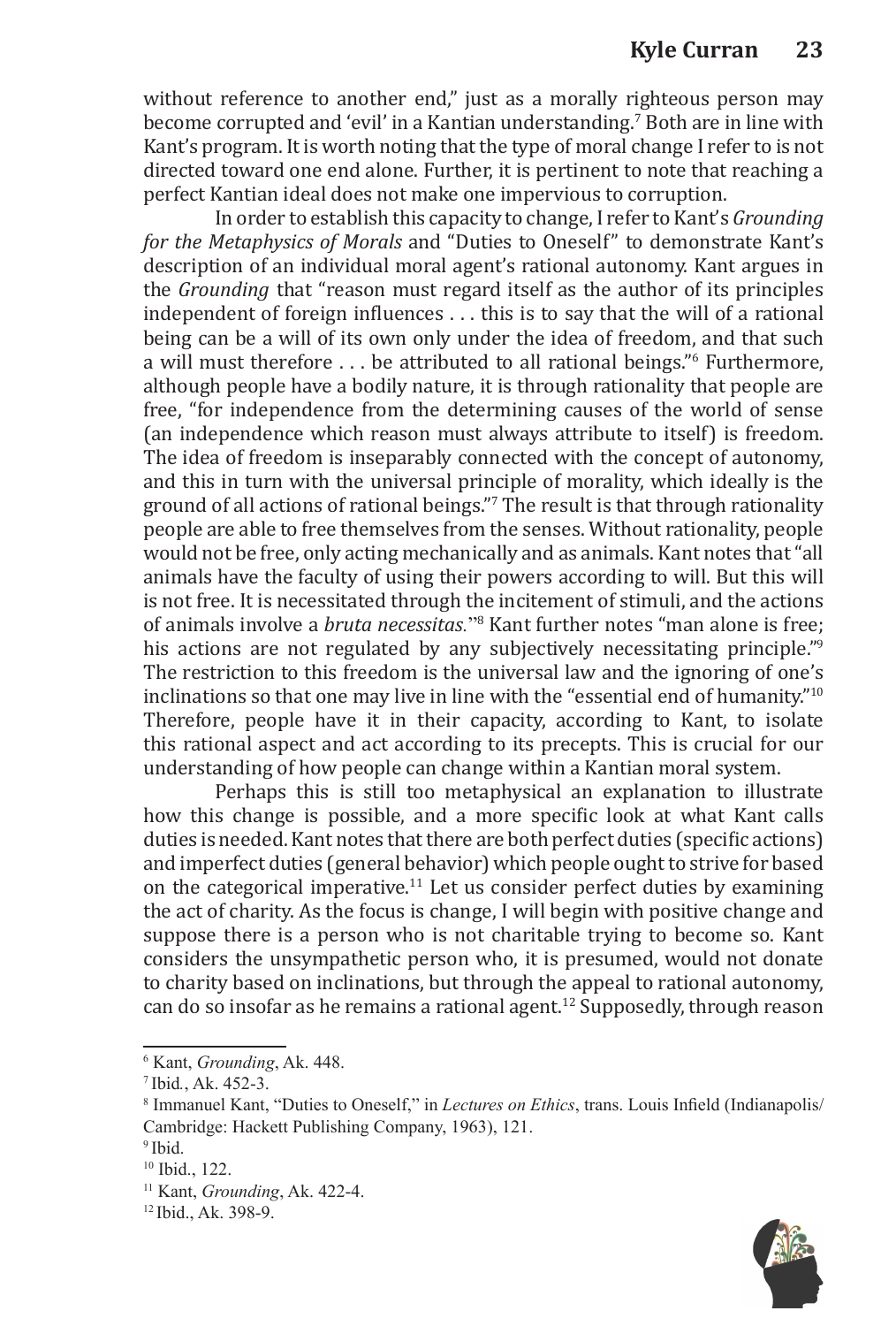people are able to grasp principles of motivation without necessary reliance upon sentiments of any kind, indicating potential for moral change and the potential to avoid these would-be immoral influences.<sup>13</sup>

However, Kant's conception of human nature, and by extension motivation, seems biased if we consider the question of differing psychologies. It is not clear that rational capacity corresponds to action. For example, consider those with social anxiety. Kant seems to suggest that it is quite simple to conceive of an individual who rationally grasps duties and then moves to implement these by appealing to dictates of reason.<sup>14</sup> However, it is unclear how Kant understands those with anxieties within social situations, where the duty is to act in a way that would put said individual in a stressful situation where he is unable to complete the duty altogether. There would appear to be a disconnect between rationally grasping the moral laws, which Kant may be correct about, and putting these into practice. Simply, this can be formulated as a person who rationally deduces his duties but is unable to complete them despite understanding the implications. In what may be described as a physical entrapment, the will would not be able to express itself through duties despite having what in this case may be a perfect rational understanding of the duties. This indicates a possible problem with Kant's program.

This is no easy comparison to our aforementioned unsympathetic character, for unlike a person devoid of emotion, the person with anxiety can deduce by reason the moral law, but cannot put it into practice. Despite this, Kant's program is not entirely lost. Retaining rational capacity and access to the categorical imperative, these individuals may well strive towards the Kantian imperfect duty to bring one's self and behavior closer

to morality. Although potentially failing in perfect duties, these persons, by still having the capacity to reason, may still aim to perfect themselves in line with the moral law. Although anxious, they may still strive to act in cases where they are uncomfortable. While they may still fail, in many ways they are not alone. I find it difficult to believe that even the most rational and able person would be able to live up to his or her duties at every instance. Thus, these cases remain as nothing more than what seems to be the norm: people with weaknesses looking to make themselves better for the world. Therefore, they still fit into a broad understanding of human nature. What at first might have appeared to be a failing is ultimately compatible with Kantian morality insofar as the subjects have reason and are able to work at perfection and morality. While potential failure is present in certain situations, people are able to strive for change and moral development as long as they are rational agents. Therefore, change is very much possible by using reason as a benchmark for long-term behavioral developments.

In both cases, change is possible through rational autonomy. This is predicated on Kant's ideas regarding reason and its impervious nature to

<sup>&</sup>lt;sup>13</sup> I have used the term 'sentiment' to refer to that individual feeling of how one wants to act, emotional desires, feelings or other principles of self-love in one's volition. Sentiment is therefore opposed to the categorical imperative and is non-objective. What one wants to do is irrelevant when following the categorical imperative, which is the sole indicator of morality. 14 Ibid., Ak. 453-4.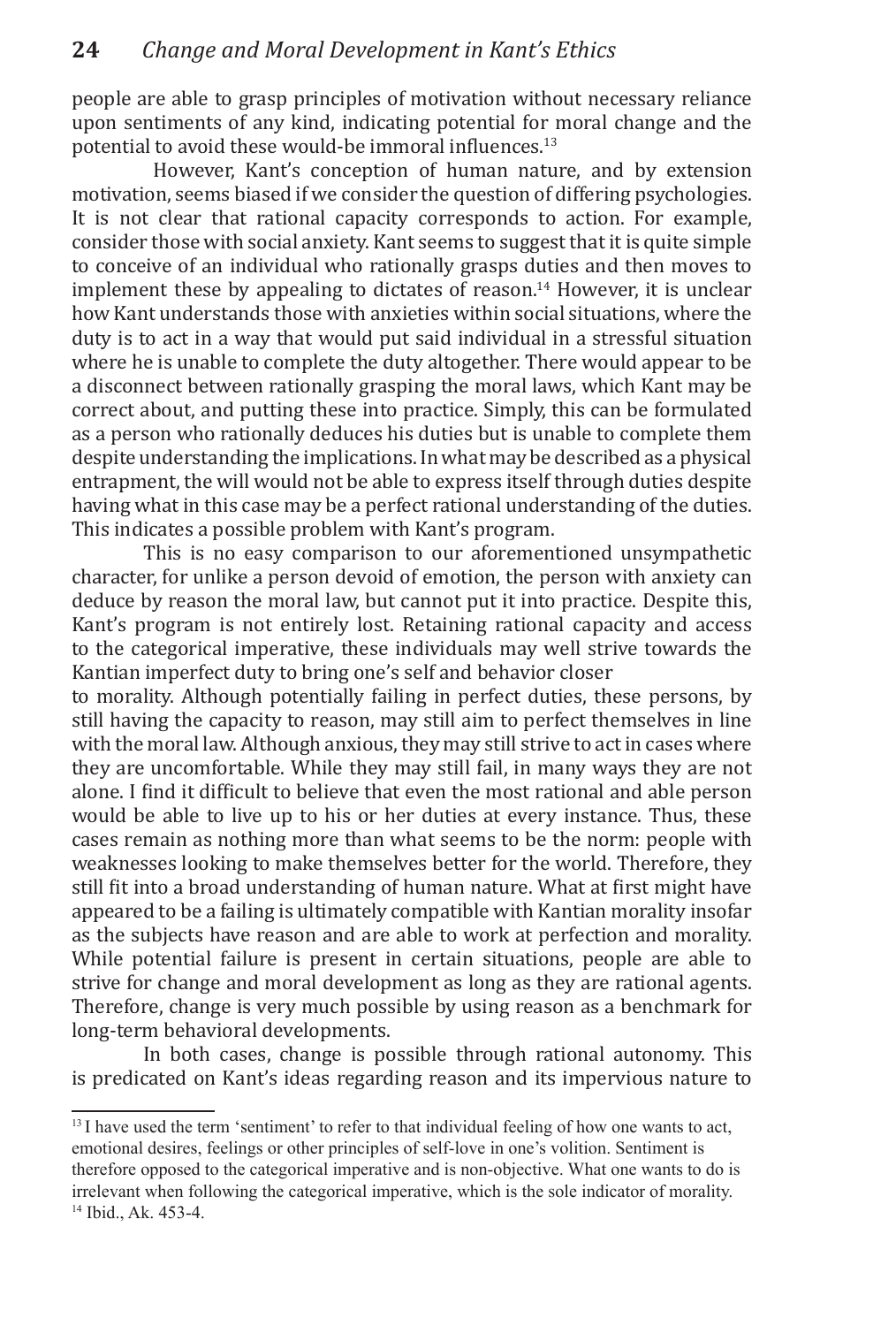disregard immoral inclinations completely.15 On this point I agree with Kant. I believe it is true that people have a rational aspect, and it is this rational aspect that prevents people from acting as animals, i.e., only by reference to stimuli. This point can be illustrated by referring to the phenomenon of hunger strikes. My intention here is not to argue the ethics surrounding such protests, but only to use these actions as an illustration of this point. If humans were merely compelled by stimuli and bodily needs, hunger strikes would not exist as a human phenomenon, because people would never choose to deliberately starve themselves despite access to food. This phenomenon is only possible if humans have a rational capacity to operate outside of bodily demands and do things from a strictly rational maxim. This point helps illustrate that, since the rational capacity remains autonomous from sentiment and it is this rationality upon which universal morality is based, people can appeal to reason to change for moral development.

I have largely considered moral change in my foregoing analysis, but now I must refer to immoral change, that is to say, from a state of morality to one of depravity. Kant, in *Religion within the Bounds of Bare Reason*, defines evil as a person who is "conscious of the moral law and yet has admitted the (occasional) deviation from it into his maxim."16 Further, Kant notes that this capacity for evil is natural to humans insofar as all humans have it in their capacity, as embodied beings, to include sentimental inclinations in their maxims.<sup>17</sup> Kant understands that "all evil in the world springs from freedom . . . free beings can only act regularly, if they restrict their freedom by rules,"18 and that it is the "inner baseness, and not the consequences" which is the principle of evil.19 On Kant's account, evil arises because of the admittance of nonobjective volitions into one's maxims.<sup>20</sup> In essence, this action is to ignore the objective law which reason guides us to. To refer back to the unsympathetic person, let us suppose that she has been consistently charitable in reference to the moral law as incentive. If this person should falter in her morality and not give to charity, instead using her money for a luxurious dinner or for some other personal reason, this would be an evil. Like morality, evil results from our maxims or reasons for doing something, not necessarily the consequences of action. Where morality arises from adopting objective incentives, evil arises from non-objective sentiments.

Thus, the question of whether or not people can become evil is answered with a resounding yes: immoral change can be accomplished via inherent human subjectivity or non-objectivity. Kant admits of no doctrine of 'once saved, always saved' and, as is noted in the *Religion,* deviation from the moral law is "necessary in every human being, even in the best."<sup>21</sup> It is clear

 $20$  'Non-objective' refers to nothing more than the rejection of the universal Kantian law and categorical imperative. This is opposed to the objective and universal Kantian moral law. 21 Kant, *Religion*, Ak. 32.



<sup>15</sup> Ibid., Ak. 448.

<sup>16</sup> Kant, *Religion*, Ak. 32.

<sup>&</sup>lt;sup>17</sup> Ibid.

<sup>18</sup> Ibid.

<sup>19</sup> Ibid., 125.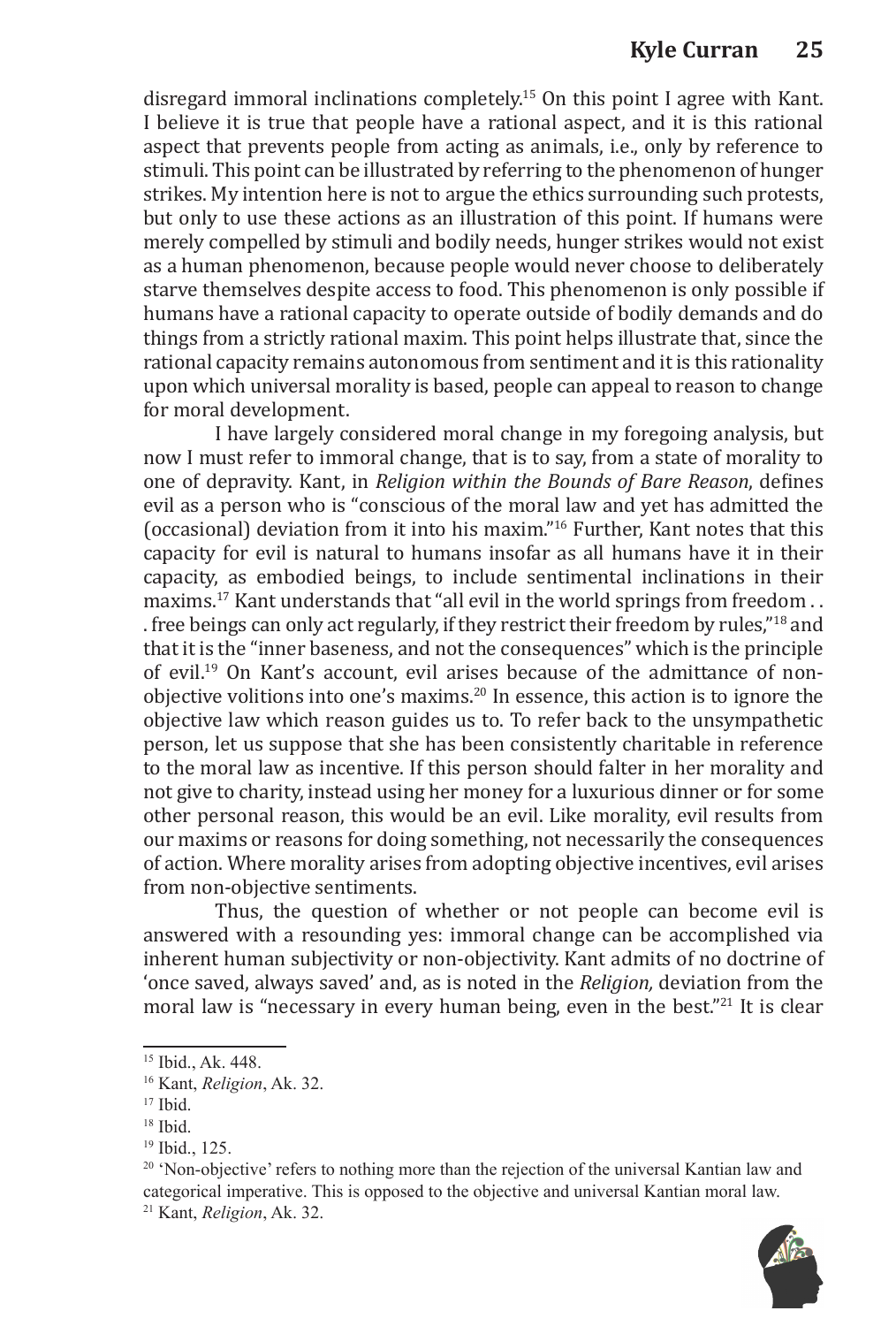that change occurs in a negative sense. All humans, being embodied, have nonobjective incentives which they can succumb to. As long as a moral person remains a physical person, he is subject to inclinations that he must always resist through rationality, implying that there is potential for evil if he should fail.

It is at this point I must make a note of the type of change this implies. Both changes I have elucidated are internal changes, which are changes only in our maxims. If a person gives to charity because she wishes to be seen as charitable or wants to impress her peers, this would be a sentimental reason. To be truly moral, she must act objectively. Therefore, change may only be accurately judged by the individual. Since people have rational autonomy, they are able to reflect on their motives and change to become internally moral if need be. People can change insofar as they are individually able to change their internal thinking process. Consider if the opposite were true, and people were conscious of their thoughts but could not change them. The implication would be that the entire Kantian program is false. Also, it would imply that human actions and maxims were completely determined by forces outside of a rational agent's control. However, I do not think this is the case. Because reason is autonomous, it is seemingly able to compete with sentimental inclinations.<sup>22</sup> Kant argues, and I agree, that like the unsympathetic altruist, all people have it in their capacity to rationally isolate themselves and act or strive to reach the moral laws. Change is possible on these grounds.

However, there are reasonable challenges to this idea of change. Consider once again the unsympathetic person. Despite becoming charitable, it is unclear whether her personality changes. It seems as if by not changing her inherent personality, she has not changed at all. However, this change may never be possible, nor does it really matter. This is because personalities of this sort are based on sentimental inclinations. Changing inclinations is near impossible within Kantian understanding, if we take what I have noted above, for there is no objective metaphysical basis by which an appeal to change can be made. This leaves only reason, and reason cannot alter inclinations, but can only exclude them from our maxims. When this unsympathetic character acts charitably by reason, this does not change her personality but does change her internal maxims, and through this can change her behavior. Kant is not concerned with inclinations, which by definition are transitory, but with the rational aspect of humanity. A person may be cold in disposition and yet still appeal to reason to start acting morally by adding this objective law into his or her maxims, and therefore change. Indeed, Kant understands that "coldblooded goodness is better than a warmth of affection; because it is more reliable."23

Certainly, it is unnecessary for a person to feel and to have sympathy feelings, to even be a sympathetic person, in order to be a moral person. Sympathy, which is nothing more than any other sentiment, does not bring about a person's moral status. Nor does the lack of sympathy, as in the case

<sup>22</sup> Kant, *Grounding*, Ak. 448-9 & 452-3.

<sup>23</sup> Immanuel Kant, "Duties Towards Others," in *Lectures on Ethics*, trans. Louis Infield (Indianapolis/Cambridge: Hackett Publishing Company, 1963), 199.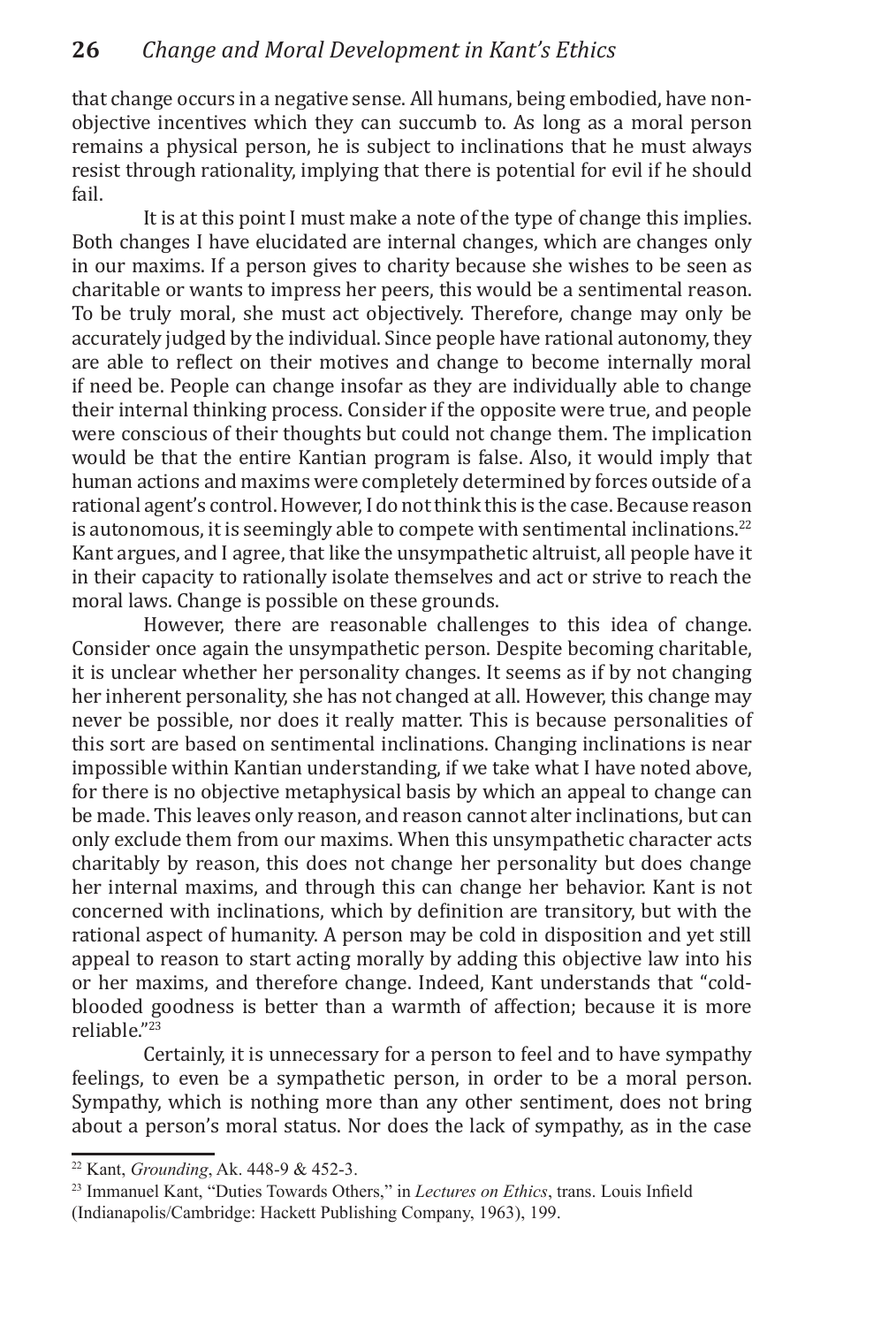of our unsympathetic altruist, preclude one from achieving morality. To be a moral person, it is unnecessary to say that a person must be sympathetic. Sympathy, as non-objective sentiment, can lead one to both moral and immoral ends. Kant goes so far as to suggest that sympathy inclinations cannot sustain one's morality. Kant notes that a person "benevolent from love, who loves his neighbour from inclination . . . . will be charitable, by inclination, loves his neighbour from inclination to all and sundry; and then, if someone takes advantage of his kind heart, in sheer disgust he will decide from then onwards to give up doing good to others. He has no principle by which to calculate his behaviour. Therefore, the moralist must establish principles, and commend and inculcate benevolence from obligation."24 The difference, indeed the foundation for morality, is this autonomous rationality and obligation of the categorical imperative.

Sympathy feelings are unnecessary for morality, but Kant allows that morality, practiced through the categorical imperative, may result in sympathy inclinations. "If we do good from duty," Kant says, "it becomes a habit and we ultimately do it from inclination."<sup>25</sup> Such a causal relationship is difficult to establish, for it is not clear that the moral duty necessarily leads to sympathy sentiments. I can only say with certainty that duty and reason are necessary for morality. The unsympathetic person, whether remaining cold in disposition or developing sympathetic inclinations directed with duty, is nevertheless changed from his previous state of uncharitable disinterest to one where duty and morality follow from reason. Reason is the mechanism by which moral development is achieved in either case.

Another criticism derives from a Kantian doubt. This doubt asks whether we are able to know with certainty our maxims, noting that the "insidiousness of the human heart . . . [can deceive] itself concerning its own good and evil attitudes."26 It would follow that if we were not certain of our maxims, then an implicit bias could prevent us from changing at all. However, it seems as if this does not diminish the rational autonomy per se, only the certainty such capacity gives us. In such a case, we may still appeal to reason to give an approximation of what is moral. While Kant does admit the uncertainty of our maxims, there does seem hope for approximations that we can reasonably deduce by appealing to the idea of maximizing an action to a universal proportion.<sup>27</sup> The unsympathetic character may donate to charity by appealing to this notion despite not knowing whether this is correct.

Furthermore, I find that Kant has strength in his program insofar as we are required to think on our actions, to exercise a "*vigilantia moralis.*"28 Thinking allows us to ponder morality and what we think we ought to do by appealing to an objective universal law. If we believed ourselves certain, there would be no self-criticism of our maxims. This is the essence of Kant's claims, and it is a strength requiring us not to simply disregard morality despite not being certain, or become arrogant in our certainty. I think it is quite likely that,



<sup>24</sup> Ibid., 193.

<sup>25</sup> Ibid., 195.

<sup>26</sup> Kant, *Religion*, Ak. 38.

<sup>27</sup> Kant, *Grounding*, Ak. 403.

<sup>&</sup>lt;sup>28</sup> Kant, "Duties to Oneself," 126.